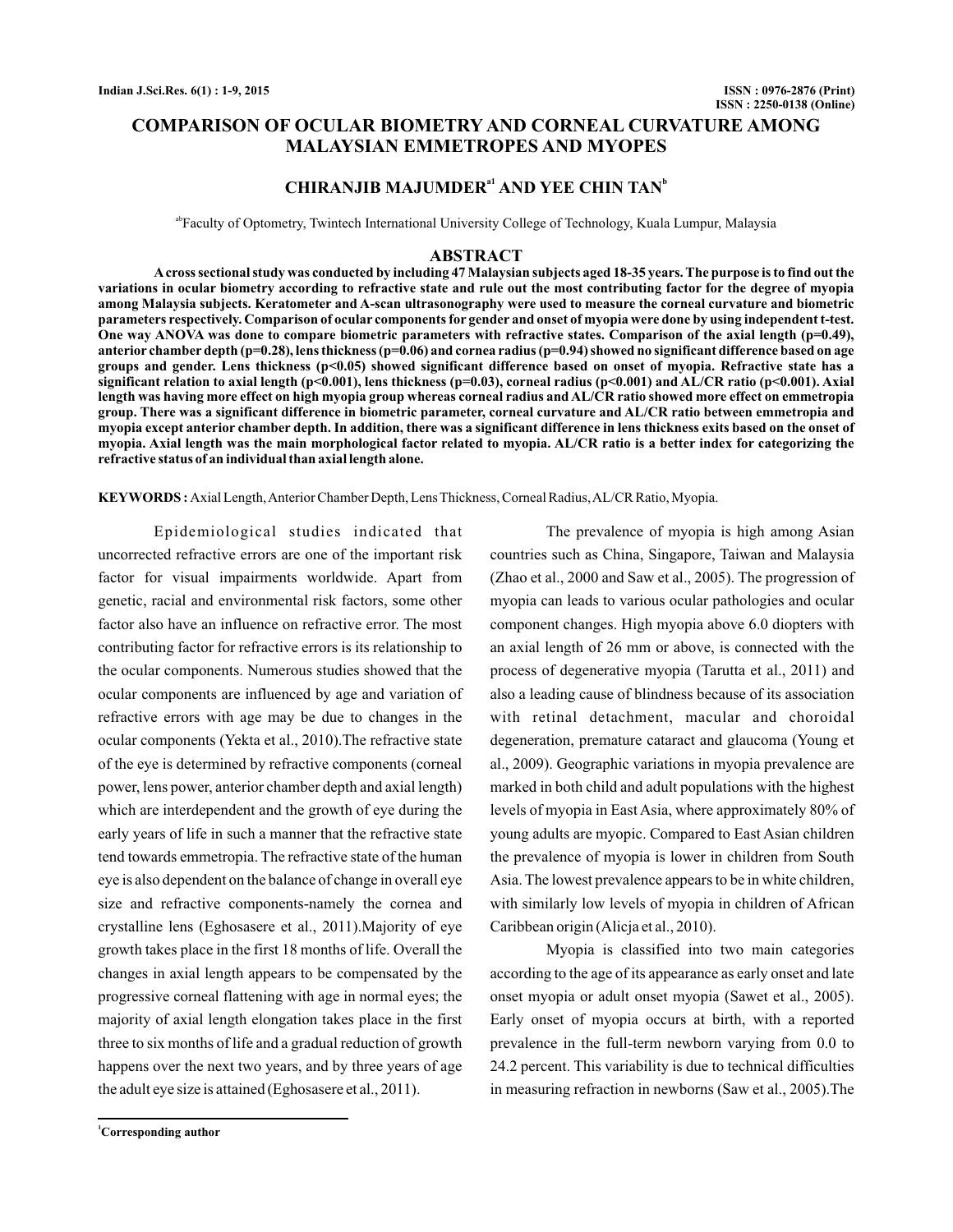late onset myopia usually start sat the age of 14 years and stop or slow down its progression as soon as the general physical growth stage finished at the end of adolescence. This type of myopia is thought to occur because, the elongation of the eye is insufficiently compensated by the flattening of the cornea and crystalline lens (Saw et al., 2005) It has been demonstrated that an increase in the axial . length of the eyeball is the main factor related to the progression of myopia among children and adults, and vice versa short axial length is the principal morphological factor related to hyperopia (Blanco et al., 2008). Another factor that could affect the refractive state is the depth of the anterior chamber. Anterior chamber depth is the distance between anterior surfaces of the cornea to anterior surface of the crystalline lens (Blanco et al., 2008). Thus, it seems anterior chamber depth is significantly greater in both subjects with juvenile or adult onset myopia than emmetropia. Further, in high myopias, which are usually of juvenile onset, the cornea seems to show a greater curvature and rendering a deeper anterior chamber. Notwithstanding, researchers have only been able to detect very weak correlation between anterior chamber depth and refraction which is 0.08 mm to 0.15 mm (Blanco et al., 2008). Hence, despite consensus that axial length is the main factor that determines the degree of refractive error, it is not yet clear what other morphological components affect this refractive defect. It has been not yet established that a change in the corneal radius exerts an emmetropizing effect or contribute to attaining higher myopia (Blanco et al., 2008).The purpose of this research is to find out the variations in the biometry of the ocular globe according to refractive state and rule out the most contributing factor for the degree of myopia.

### **METHODOLOGY**

A cross sectional study was conducted by including 47 Malaysian subjects aged 18-35 years, regardless of gender and race, from both east and west Malaysia within a period of one year at Twintech vision care centre. A convenience sampling method was used. Written informed consent was obtained from all the subjects who were included in the study. Subjects that had best corrected visual acuity of 6/6 irrespective of emmetropia or myopia were included for this study and subjects having hyperopia, binocular vision disorder, eye movement disorder, prior history of any ocular surgery, ocular pathology, or systemic illness were excluded. Permission to conduct the study was obtained from the institute and all procedures were performed after following the declaration of Helsinki. Detailed history was obtained followed by the measurement of visual acuity, objective and subjective refraction, pupillary evaluation, phoria measurements, measurement of other accommodative and vergence parameters, slitlamp examination, and fundus examination. Refractive corrections were recorded as a spherical equivalent (SE) and the classified into emmetrope (SE between plano and - 0.50D), low myope (SE between  $-0.75D$  and  $\leq 3.00D$ ), moderate myope (SE between -3.25 D and -6.00D), or high myope (SE>-6.00D) (Zhong et al., 2009). After successful completion of initial assessments, those who passed the inclusion criteria were included in the study and categorized into three age groups ((18-23, 24-29 and 30-35years).

During keratometry, the eyepiece or reticule was adjusted for the examiner's refractive status. The subject was seated comfortably before the instrument with forehead on the head rest and chin fitting snugly into the chin rest. The leveling sight pin was at the same level as the outer canthus of the eye to be assessed. At this point the instrument was switched on and the examiner viewed the mire through the eyepiece while patient was asked to fixate on the reflection of his/her own eye. The blurred mire was cleared by adjusting the focusing knob. The cross-hair was placed in the center of the focusing circle to ensure that the optical axis of the instrument was coincident with the visual axis of the patient to ensure accuracy of readings by adjusting the elevation knob. Once the exact position was obtained the lock knob was tightened so that the instrument does not rotate out of setting. The minus signs are superimposed by the vertical power drum and the plus signs by the horizontal power drum. Three measurements were taken and the average values for vertical and horizontal corneal curvature were recorded along the appropriate meridians (Eghosasere et al., 2011).

Measurements of axial length, anterior chamber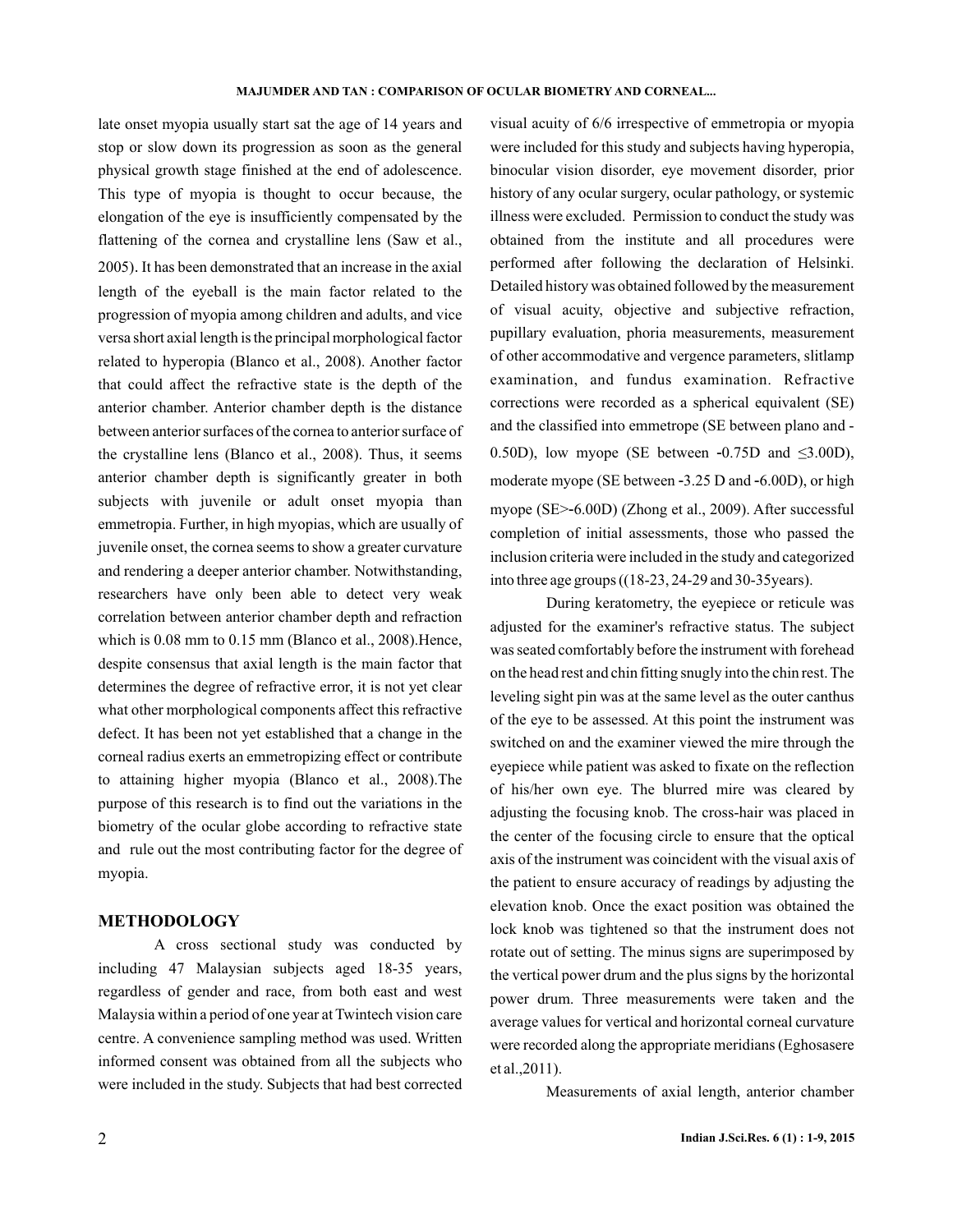#### **MAJUMDER AND TAN : COMPARISON OF OCULAR BIOMETRY AND CORNEAL...**

depth, and lens thickness were obtained using A-scan ultrasonography (CIMA Technology, USA). The subject was comfortably seated with the head upright and eyes in the primary position of gaze. The probe was sterilized with 70% alcohol and allowed to air-dry. A drop of topical anesthetic (Tetracaine Hydrochloride 0.1%) was instilled into subject's eye. The probe was carefully aligned perpendicularly to and highly applanating the cornea. The axial length is displayed on the color liquid crystal display (LCD) screen. At least three readings were taken and the average calculated as the measured axial length (Eghosasere et al., 2011). Calibration of A-scan biometry was performed following the standards of use advised by the manufacturer (Mohamed Hosny et. al., 2000). The AL/CR ratio for each subject was obtained by dividing the axial length with the corneal radius of curvature (Eghosasere et. al., 2011). Data analysis was carried out by using SPSS 16.0 software. The normality of the data was checked by using Shapiro-wilk test. Comparison of ocular components for

gender and onset of myopia were done by using independent t-test whereas rest of the comparison done by using one way ANOVA where more than two groups were involved. To avoid the type 1 error the banferroni correction was considered while performing the post hoc analysis. A p value of < 0.05 is considered significant.

### **RESULTS**

This study had a total of 47 subjects out of which 14 were male (29.78%) and 33 were females (70.20%). These subjects were categorized into three races out of which 55.3% were Chinese, 38.3% were Malay and 6.38% were Indian. The refractive error includes 47.87% of emmetropia and 52.13% of myopia. Out of 52.13% of myopia 17.02% was low myopia, 25.53% was moderate myopia and 9.58% was high myopia. Comparison of biometric parameters and corneal curvature based on gender, age group and refractive error was shown in Table no. 1, 2 and 3 respectively. When the biometric parameters

| Ocular components (mm) | Gender         | $Mean \pm SD$                        | $P(\leq 0.05)$ |
|------------------------|----------------|--------------------------------------|----------------|
| AL                     | Female<br>Male | $24.20 \pm 0.85$<br>$24.44 \pm 0.82$ | 0.39           |
| <b>ACD</b>             | Female<br>Male | $3.50\pm0.20$<br>$3.58 \pm 0.27$     | 0.35           |
| LT.                    | Female<br>Male | $3.59 \pm 0.20$<br>$3.67 \pm 0.35$   | 0.44           |
| CR.                    | Female<br>Male | $7.81 \pm 0.21$<br>$7.84 \pm 0.24$   | 0.61           |

**Table 1 : Comparison Ocular Parameters Between Genders**

\* A p Value of < 0.05 is Considered Significant

| <b>Table 2: Comparison Ocular Parameters Among Age Groups</b> |  |  |
|---------------------------------------------------------------|--|--|
|---------------------------------------------------------------|--|--|

| Ocular parameters (mm) | Age groups (Years) | $Mean \pm SD$   | $P (\leq 0.05)$ |
|------------------------|--------------------|-----------------|-----------------|
| AL                     | 18 to 23           | $24.35\pm0.87$  | 0.49            |
|                        | 24 to 29           | $24.17\pm0.82$  |                 |
|                        | 30 to 35           | $23.68\pm0.13$  |                 |
| <b>ACD</b>             | 18 to 23           | $3.56\pm0.18$   | 0.28            |
|                        | 24 to 29           | $3.49\pm0.29$   |                 |
|                        | 30 to 35           | $3.33 \pm 0.07$ |                 |
| LT.                    | 18 to 23           | $3.58\pm0.19$   | 0.06            |
|                        | 24 to 29           | $3.62\pm0.31$   |                 |
|                        | 30 to 35           | $3.99 \pm 0.30$ |                 |
| <b>CR</b>              | 18 to 23           | $7.81 \pm 0.22$ | 0.94            |
|                        | 24 to 29           | $7.83 \pm 0.23$ |                 |
|                        | 30 to 35           | $7.79 \pm 0.04$ |                 |

\* A p Value of < 0.05 is Considered Significant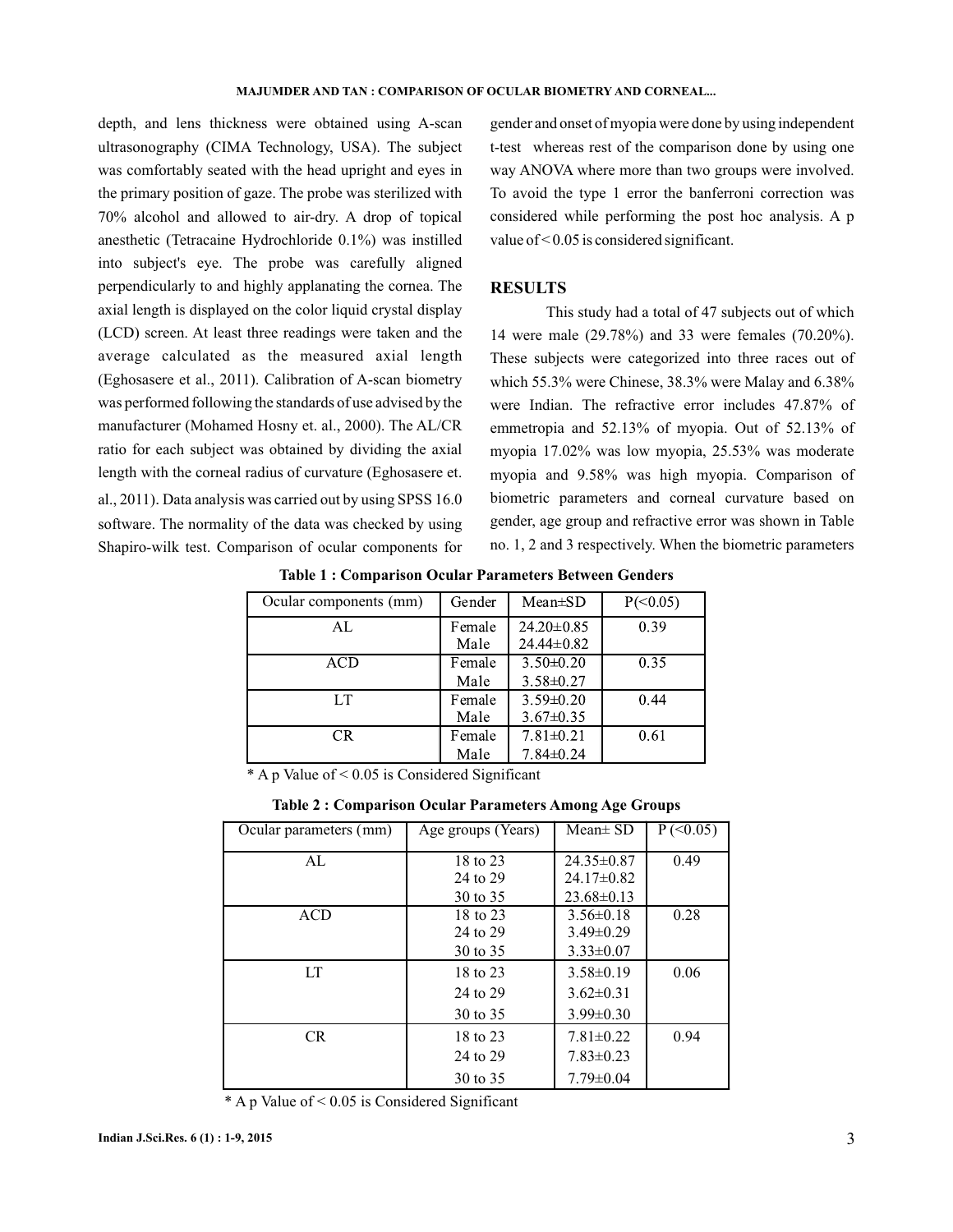| Ocular parameters (mm) | Refractive error | $Mean \pm SD$    | $P$ (<0.05) |
|------------------------|------------------|------------------|-------------|
| AL                     | Emmetropia       | $23.78 \pm 0.61$ | 0.00        |
|                        | Low myopia       | 24.12±0.70       | (<0.001)    |
|                        | Moderate myopia  | $24.82 \pm 0.65$ |             |
|                        | High myopia      | $25.50 \pm 0.42$ |             |
| <b>ACD</b>             | Emmetropia       | $3.49 \pm 0.18$  | 0.37        |
|                        | Low myopia       | $3.51 \pm 0.31$  |             |
|                        | Moderate myopia  | $3.52 \pm 0.22$  |             |
|                        | High myopia      | $3.52 \pm 0.22$  |             |
| LT                     | Emmetropia       | $3.67 \pm 0.25$  | 0.03        |
|                        | Low myopia       | $3.52 \pm 0.21$  |             |
|                        | Moderate myopia  | $3.57 \pm 0.21$  |             |
|                        | High myopia      | $3.50 \pm 0.15$  |             |
| CR                     | Emmetropia       | $7.95 \pm 0.20$  | 0.00        |
|                        | Low myopia       | $7.81 \pm 0.21$  | (<0.001)    |
|                        | Moderate myopia  | $7.69 \pm 0.12$  |             |
|                        | High myopia      | $7.61 \pm 0.10$  |             |
| AL/CR                  | Emmetropia       | $2.99 \pm 0.06$  | 0.00        |
|                        | Low myopia       | $3.09 \pm 0.07$  | (<0.001)    |
|                        | Moderate myopia  | $3.23 \pm 0.07$  |             |
|                        | High myopia      | $3.35 \pm 0.07$  |             |

**MAJUMDER AND TAN : COMPARISON OF OCULAR BIOMETRY AND CORNEAL...**

|  | Table 3 : Comparison of Ocular Parameters Among Refractive Errors |
|--|-------------------------------------------------------------------|
|--|-------------------------------------------------------------------|

\* A p Value of < 0.05 is Considered Significant

and corneal curvature were compared based on gender  $(p>0.05)$  and age group  $(p>0.05)$ , no clinically significant difference was observed but there was a clinically significant difference exists for refractive error  $(p<0.05)$ except for the measurement of anterior chamber depth  $(p>0.05)$ . Post hoc analysis showed a significant difference exists within emmetropia, moderate myopia and high myopia for axial length, corneal curvature but no significant difference exists for anterior chamber depth and lens thickness. On the other hand a significant difference exists within emmetropia, low myopia, moderate myopia and high myopia for the measurement of AL/CR ratio as shown in Table no.4. Comparison of biometric parameter and corneal curvature showed no clinically significant difference for onset of myopia except the lens thickness ( $p=0.03$ ) as shown in table no 5.

## **DISCUSSION**

The prime focus of this study was to investigate the association of biometric parameters (axial length, anterior chamber depth, lens thickness) and corneal curvature with

refractive state, gender and age group. This study showed no statistically significant difference in ocular components like AL (p=0.39), ACD (p=0.35), LT (p=0.44), CR (p=0.61) between male and female. This finding contradicts the Blanco et.al and Twelker et.al study findings where they found out a significant difference in axial length  $(p<0.05$ , p<0.001) between genders (Blanco et al., 2008 and Twelker et.al; 2009). Zadnik et.al in their study showed a significant difference in ACD ( $p<0.05$ ) but no significant difference for lens thickness (p>0.05) between gender (Zadnik et al., 2003). The possible reason for the discrepancy between this study and previous study is due to the inclusion of different age group. In another study by Donald et.al also contradicts this study finding for lens thickness where they found significant difference between gender (p<0.05) (Donald et 2004). al.,

This study comprises three age groups (18-23, 24- 29, 30-35). When biometric parameters were compared within this three age groups, we didn't find any significant difference in axial length (p=0.49), anterior chamber depth  $(p=0.28)$ , lens thickness  $(p=0.06)$  and corneal radius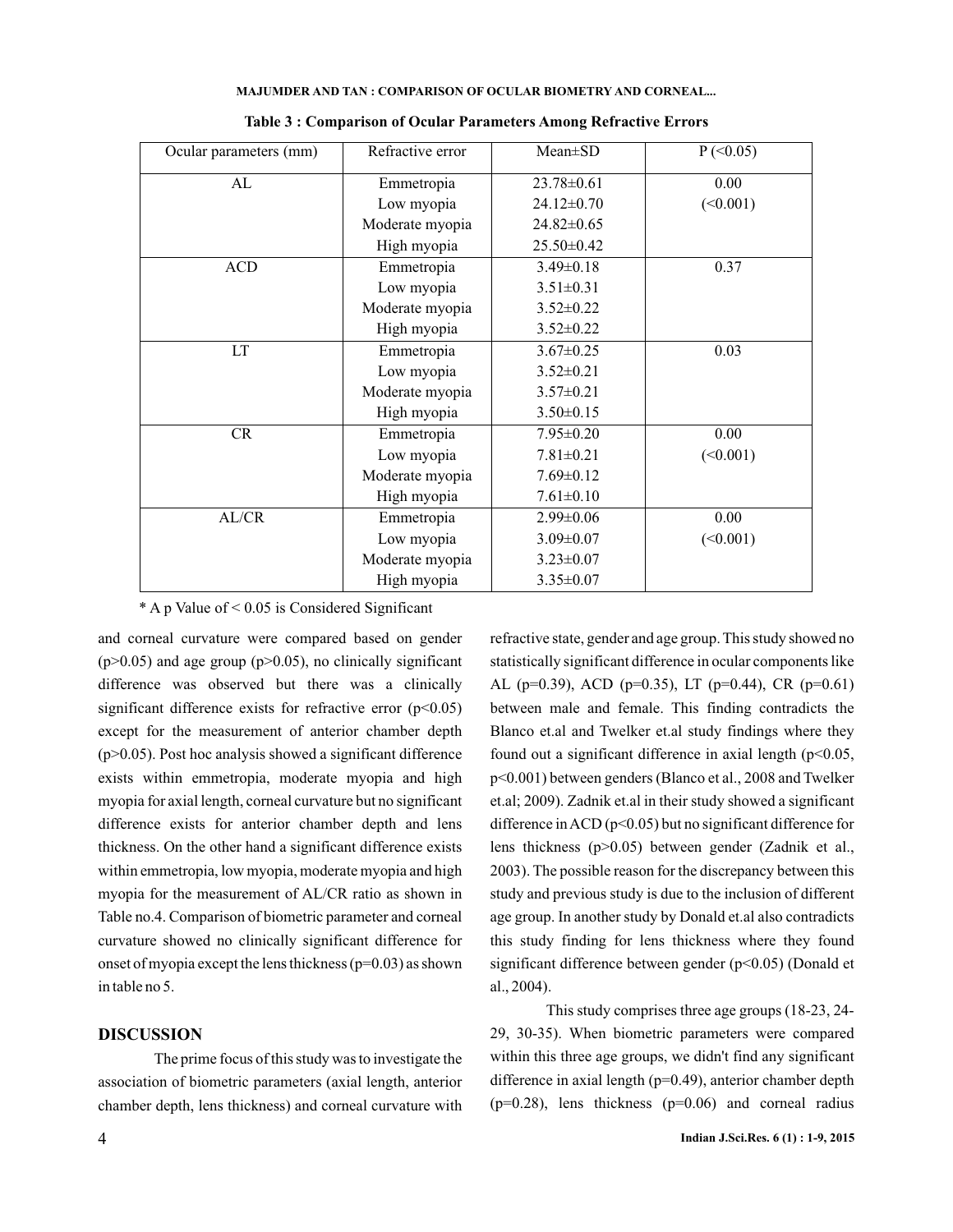## **MAJUMDER AND TAN : COMPARISON OF OCULAR BIOMETRY AND CORNEAL...**

|            |                                                           |                      |                                   | 95% Confidence Interval for Mean |
|------------|-----------------------------------------------------------|----------------------|-----------------------------------|----------------------------------|
|            | Refractive Error                                          | p value              | Lower<br>Bound                    | Upper<br>Bound                   |
| AL         | Emmetropia-Low myopia<br>Moderate myopia<br>High myopia   | 0.39<br>0.00<br>0.00 | $-0.820.15$<br>$-1.47$<br>$-2.33$ | $-0.62$<br>$-1.11$               |
|            | Low myopia - Emmetropia<br>Moderate myopia<br>High myopia | 0.39<br>0.00<br>0.00 | $-0.150.82$<br>$-1.25$<br>$-2.08$ | $-0.17$<br>$-0.69$               |
|            | Moderate myopia-Emmetropia                                | 0.00                 | 0.62                              | 1.47                             |
|            | Low myopia                                                | 0.00                 | 0.17                              | 1.25                             |
|            | High myopia                                               | 0.04                 | $-1.33$                           | $-0.03$                          |
|            | High myopia-Emmetropia                                    | 0.00                 | 1.11                              | 2.33                             |
|            | Low myopia                                                | 0.00                 | 0.69                              | 2.08                             |
|            | Moderate myopia                                           | 0.04                 | 0.03                              | 1.33                             |
| <b>ACD</b> | Emmetropia-Low myopia                                     | 1.00                 | $-0.20$                           | 0.15                             |
|            | Moderate myopia                                           | 1.00                 | $-0.19$                           | 0.12                             |
|            | High myopia                                               | 0.48                 | $-0.36$                           | 0.08                             |
|            | Low myopia - Emmetropia                                   | 1.00                 | $-0.15$                           | 0.20                             |
|            | Moderate myopia                                           | 1.00                 | $-0.20$                           | 0.19                             |
|            | High myopia                                               | 1.00                 | $-0.37$                           | 0.13                             |
|            | Moderate myopia - Emmetropia                              | 1.00                 | $-0.12$                           | 0.19                             |
|            | Low myopia                                                | 1.00                 | $-0.19$                           | 0.20                             |
|            | High myopia                                               | 1.00                 | $-0.34$                           | 0.13                             |
|            | High myopia - Emmetropia                                  | 0.48                 | $-0.08$                           | 0.36                             |
|            | Low myopia                                                | 1.00                 | $-0.13$                           | 0.37                             |
|            | Moderate myopia                                           | 1.00                 | $-0.13$                           | 0.34                             |
| LT         | Emmetropia - Low myopia                                   | 0.11                 | $-0.02$                           | 0.33                             |
|            | Moderate myopia                                           | 0.44                 | $-0.05$                           | 0.25                             |
|            | High myopia                                               | 0.22                 | $-0.05$                           | 0.39                             |
|            | Low myopia - Emmetropia                                   | 0.11                 | $-0.33$                           | 0.02                             |
|            | Moderate myopia                                           | 1.00                 | $-0.25$                           | 0.14                             |
|            | High myopia                                               | 1.00                 | $-0.24$                           | 0.27                             |
|            | Moderate myopia - Emmetropia                              | 0.44                 | $-0.25$                           | 0.05                             |
|            | Low myopia                                                | 1.00                 | $-0.14$                           | 0.25                             |
|            | High myopia                                               | 1.00                 | $-0.17$                           | 0.30                             |
|            | High myopia - Emmetropia                                  | 0.23                 | $-0.39$                           | 0.05                             |
|            | Low myopia                                                | 1.00                 | $-0.27$                           | 0.24                             |
|            | Moderate myopia                                           | 1.00                 | $-0.30$                           | 0.17                             |

## **Table 4 : Comparison of Ocular Parameters Between Groups of Refractive Error**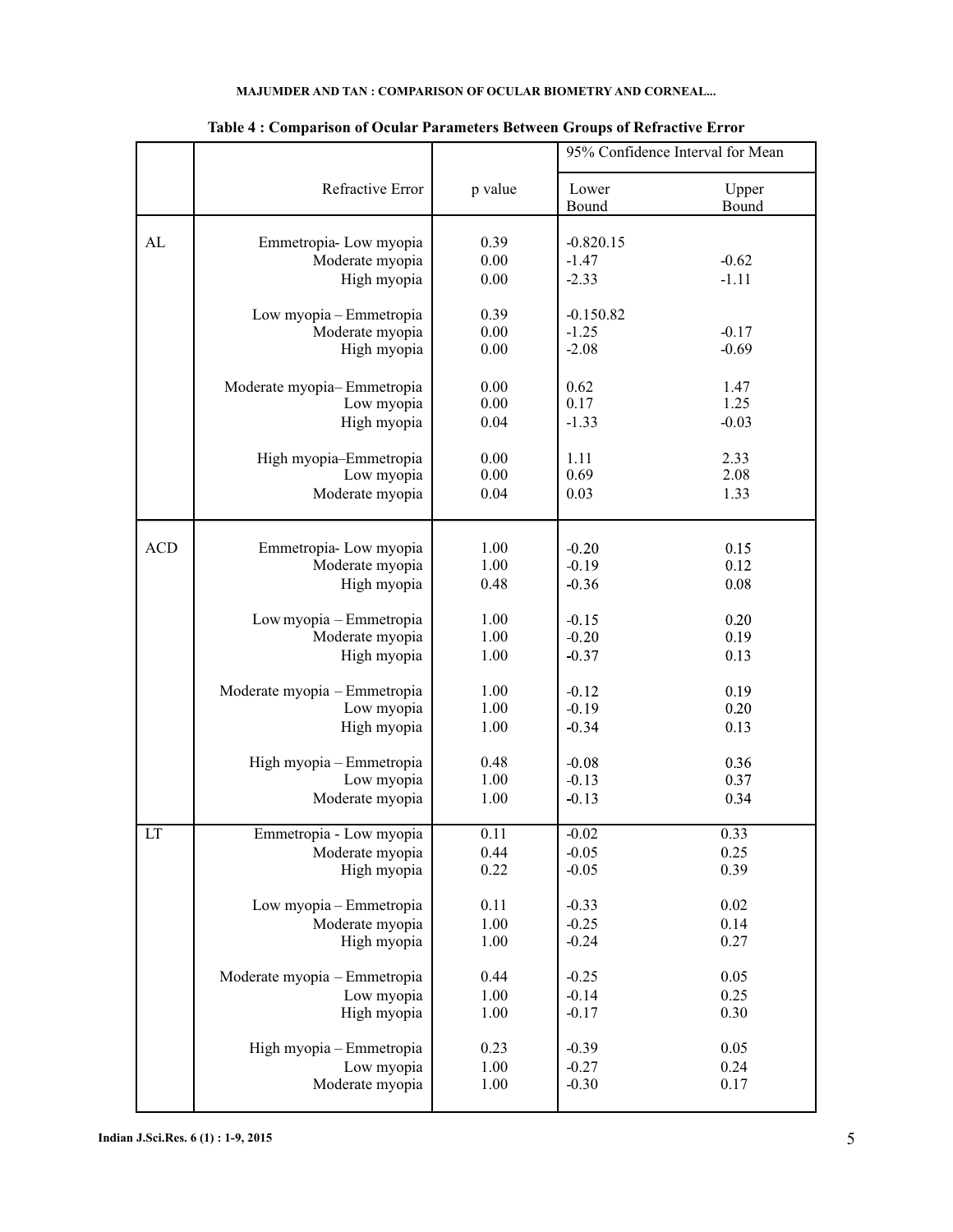| CR    | Emmetrope - Low myopia       | 0.05 | 0.00    | 0.28    |
|-------|------------------------------|------|---------|---------|
|       | Moderate myopia              | 0.00 | 0.15    | 0.39    |
|       | High myopia                  | 0.00 | 0.16    | 0.51    |
|       |                              |      |         |         |
|       | Low myopia – Emmetrope       | 0.05 | $-0.28$ | $-0.00$ |
|       | Moderate myopia              | 0.19 | $-0.03$ | 0.28    |
|       | High myopia                  | 0.05 | $-0.00$ | 0.40    |
|       |                              |      |         |         |
|       | Moderate myopia - Emmetrope  | 0.00 | $-0.39$ | $-0.15$ |
|       | Low myopia                   | 0.19 | $-0.28$ | 0.03    |
|       | High myopia                  | 1.00 | $-0.11$ | 0.26    |
|       |                              |      |         |         |
|       | High myopia - Emmetrope      | 0.00 | $-0.51$ | $-0.16$ |
|       | Low myopia                   | 0.05 | $-0.40$ | 0.00    |
|       | Moderate myopia              | 1.00 | $-0.26$ | 0.11    |
|       |                              |      |         |         |
|       |                              |      |         |         |
| AL/CR | Emmetropia - Low myopia      | 0.00 | $-0.15$ | $-0.05$ |
|       | Moderate myopia              | 0.00 | $-0.28$ | $-0.19$ |
|       | High myopia                  | 0.00 | $-0.42$ | $-0.30$ |
|       |                              |      |         |         |
|       | Low myopia – Emmetropia      | 0.00 | 0.05    | 0.15    |
|       | Moderate myopia              | 0.00 | $-0.19$ | $-0.08$ |
|       | High myopia                  | 0.00 | $-0.33$ | $-0.19$ |
|       |                              |      |         |         |
|       | Moderate myopia - Emmetropia | 0.00 | 0.19    | 0.28    |
|       | Low myopia                   | 0.00 | 0.08    | 0.19    |
|       | High myopia                  | 0.00 | $-0.19$ | $-0.05$ |
|       |                              |      |         |         |
|       | High myopia - Emmetropia     | 0.00 | 0.30    | 0.42    |
|       | Low myopia                   | 0.00 | 0.19    | 0.33    |
|       | Moderate myopia              | 0.00 | 0.05    | 0.19    |

|  |  |  | <b>MAJUMDER AND TAN : COMPARISON OF OCULAR BIOMETRY AND CORNEAL</b> |
|--|--|--|---------------------------------------------------------------------|
|--|--|--|---------------------------------------------------------------------|

**Table 5: Comparison Ocular Component Based on Onset of Myopia**

| Ocular components (mm) | Onset of myopia | $Mean \pm SD$ | $P$ (<0.05) |
|------------------------|-----------------|---------------|-------------|
|                        |                 |               |             |
| AL                     | Early onset     | 24.740.85     | 0.65        |
|                        | Late onset      | 24 600 69     |             |
| ACD                    | Early onset     | 3.560.20      | 0.70        |
|                        | Late onset      | 3.520.30      |             |
| LT                     | Early onset     | 3.450.19      | 0.03        |
|                        | Late onset      | 3.640.22      |             |
| CR.                    | Early onset     | 7.700.14      | 0.63        |
|                        | Late onset      | 7.740.22      |             |

\* A p Value of < 0.05 is Considered Significant

(p=0.94). Davaatseren et.al in their study found out that there is significant difference in axial length between 20-29 and 30-39 years  $(p=0.03)$  (Davaatseren et al., 2005). The possible reason behind the discrepancy between this study and Davaatseren et.al finding is difference in ethnicity. In

another study, Yekta et.al also showed that there is significant difference in ACD (p<0.001), LT (p<0.001) and CR (p=0.007) between age groups where this study didn't show any significant difference among age groups (Yekta et 2010). The possible reason for contradicting the al.,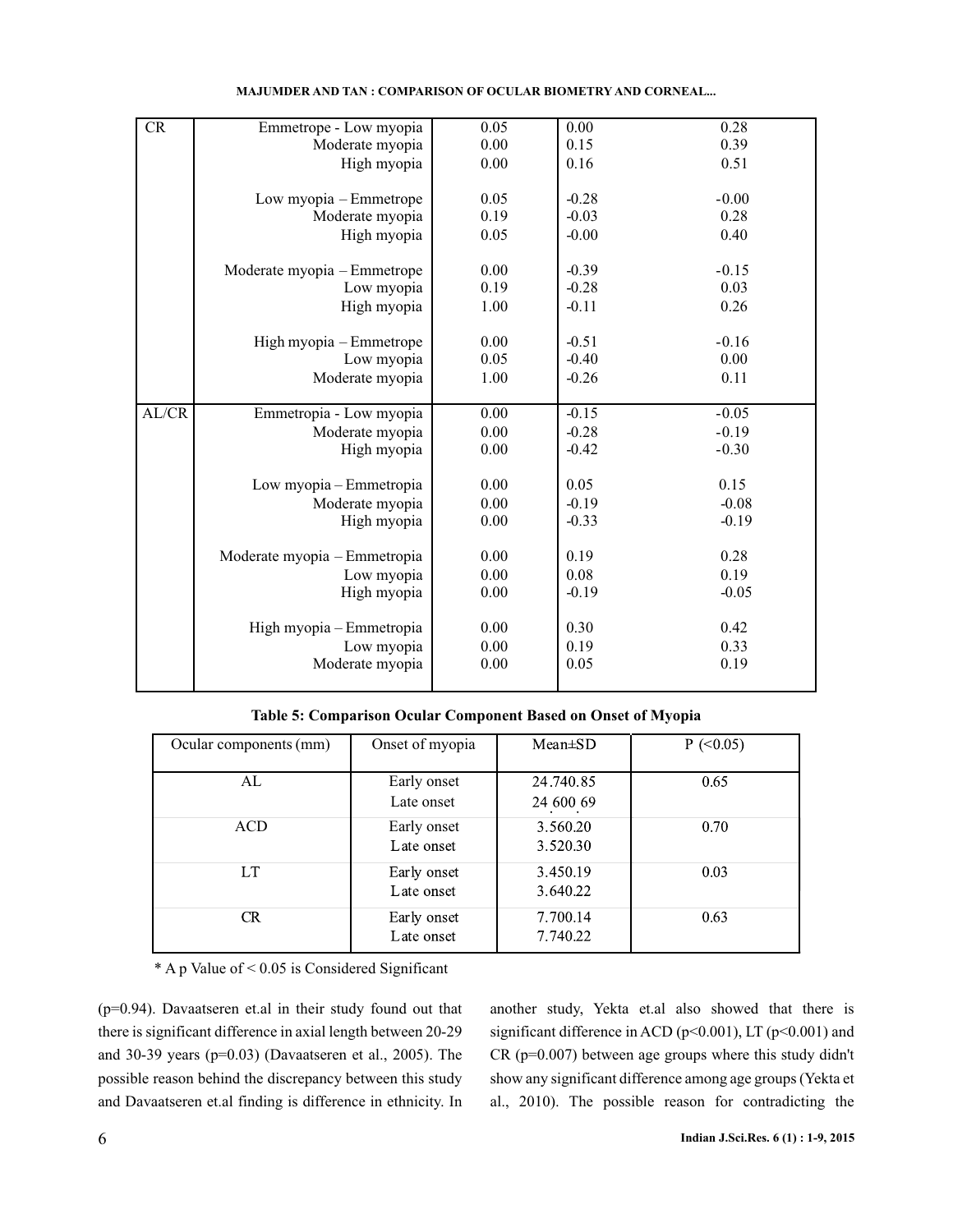previous study finding is because of smaller age range and exclusion of the younger and older age groups. Furthermore it was explained by Zadnik et al in their study that anterior chamber depth elongated by an average of 0.19mm within 6 to 14 years and lens thickness decreased by an average of 0.07 mm within 6 to14 years (Zadnik et al., 2004).When we classified this data according to the age of myopia onset, no significant relationship established between onset of myopia and biometric component except lens thickness. Blanco et.al in their study found out a significant difference in AL ( $p<0.05$ ) and ACD ( $p<0.05$ ) whereas this study showed no significant difference in AL (p=0.67), ACD  $(p=0.70)$  and CR  $(p=0.63)$  (Blanco et al., 2008). The discrepancy in both studies is because of the difference in classification of onset of myopia where early onset was chosen before 16 years of age for Blanco et.al study and 14 years of age for this study (Blanco et al., 2008).Growth of axial length during childhood is accompanied with some variation in the corneal power, so that ametropia is created. When ametropia is induced, axial length is usually abnormal but it does not always affect alone, and imbalance among the refractive elements of the eye is accounted to be the principal factor for inducing refractive errors. The previous studies showed that axial length is the most important ocular component that increases in the myopia. In this study showed that refractive error and axial length is having a significant association with each other. When axial length was compared with different types of refractive errors, it was noted that AL had more affect in high myopia group compared to emmetropia, low myopia and moderate myopia. The reason for this perhaps is 0.4 mm of axial length change equals approximately 1D of refractive error change. The previous study of Yekta et.al, Eghosasere et.al and Blanco et.al showed significant difference in axial length ( $p<0.001$ ,  $p<0.001$  and  $p<0.05$ ) between refractive error which support this study where we also found out significant difference  $(p<0.001)$  in axial length between refractive error (Yekta et al., 2010; Eghosasere et al., 2011 and Blanco et al., 2008).This study showed no significant differences (p=0.37) in anterior chamber depth among refractive errors which is supported by study of Blanco et.al where they also showed no significant differences  $(p>0.05)$ in ACD within refractive errors (Blanco et al., 2008). These

study findings are contradicted by the study of Yekta et.al and Zhong et.al, where they observed a significant difference ( $p<0.001$  and  $p<0.024$ ) (Yekta et al., 2010 and Zhong et al., 2009). The possible reason for the discrepancy between this two study is inclusion of larger age group because with increasing age, anterior chamber depth significantly decreased (P<0.001). It is also documented that anterior chamber depth gets 0.09 millimeter shorter per year with increase in age (Yekta et al., 2010). In respect of lens thickness, it must also be pointed out that some studies showed that lens is thinner in the myopes. This study showed significant difference  $(p=0.03)$  between the myopes and emmetrope in LT, but there was no significant difference within myopia which is supported by the study of Yektaet.al and Zhong et.al where they showed a significant difference  $(p=0.029, p<0.05)$  in lens thickness and refractive error but Blanco et al study contradict this study finding where they showed no significant difference (p>0.05) in lens thickness between refractive errors (Yekta et al., 2010, Zhong et al., 2009 and Blanco et al., 2008).The possible reason for discrepancy between the findings of Blanco et al. study and this study is due to inclusion of different age group and ethnicity. The axial length has been found to be one of the key variables used in assessing the refractive status of the eye, and the interaction between it and corneal radius of curvature play a major role in the emmetropization process. This study showed that refractive error and corneal radius is having a significant  $(p<0.001)$ association with each other. When corneal radius compared with different types of refractive errors, it was noted that CR had more affect in emmetrope group as compare to low myopia, moderate myopia and high myopia. Zhong et.al in their study found out a significant difference  $(p<0.05)$  in corneal radius between refractive error which supports this study (Zhong et al., 2009). Eghosasere et al was reported that myopes having steeper cornea than emmetrope which supports this study too (Eghosasere et al., 2011). AL/CR ratio is important predictor for emmetropia. Eghosasere et al claimed that myopes had significantly higher AL/CR ratio than emmetrope (Eghosasere et al., 2011). A change of 1.00D in spherical equivalent refractive error will alter the AL/CR ratio by approximately 0.06. When we stratified our data according to the refractive error of the subjects, the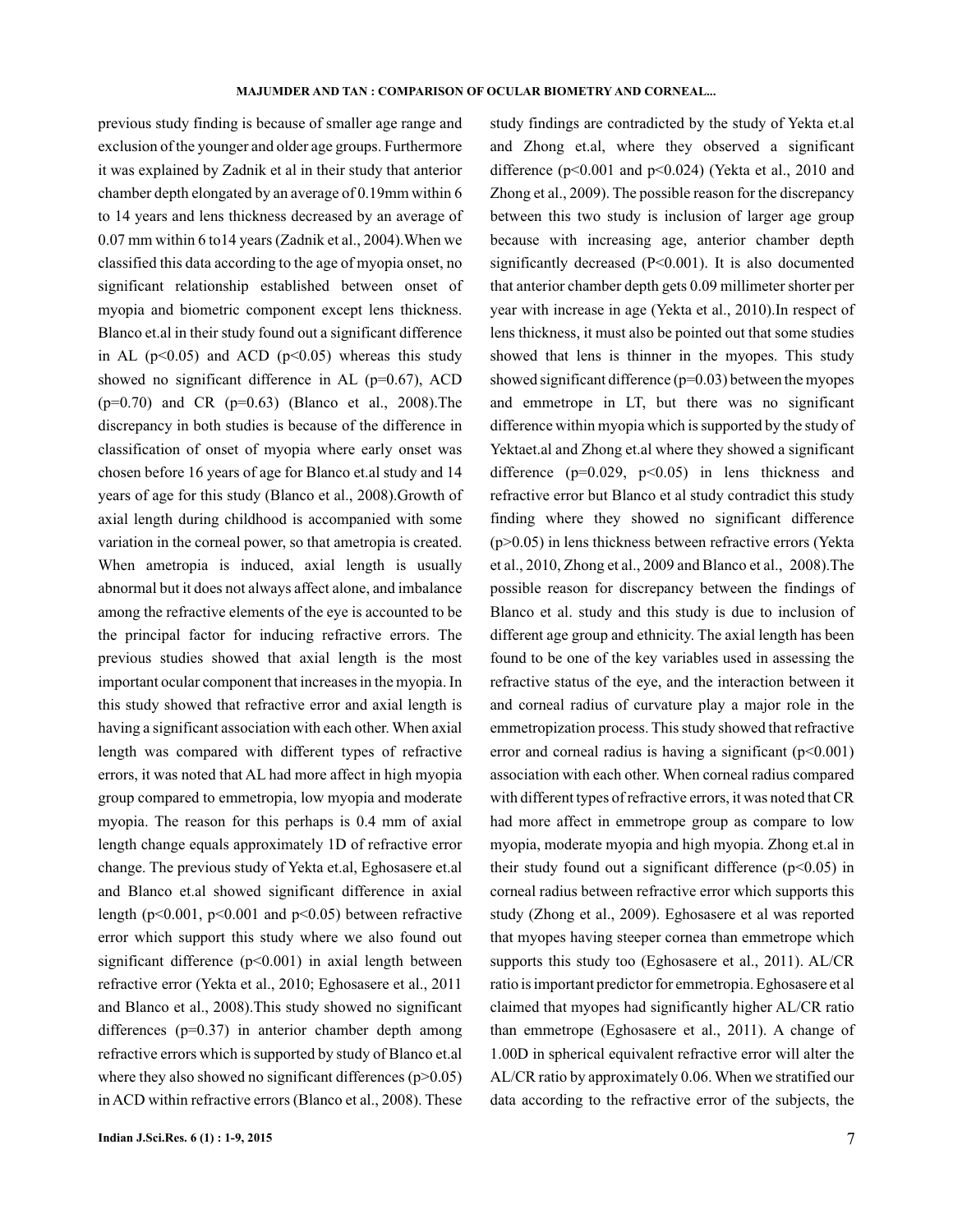AL/CR ratio showed correlation with refractive error. We found out that AL/CR ratio showed greater affect on emmetrope group as compare to other groups. Eghosasere et.al in their study found out a significant difference  $(p<0.001)$  in AL/CR ratio across refractive groups which supports this study where the similar significant difference  $(p<0.001)$  in AL/CR ratio between refractive error where obtained (Eghosasere et al., 2011). This study concluded that a significant difference in biometric parameter, corneal curvature and AL/CR ratio between emmetropia and myopia except anterior chamber depth. In addition, there is a significant difference in lens thickness exits based on the onset of myopia. On other hand, there was no significant difference in biometric parameter, corneal curvature based on age groups and gender. A greater axial length of the eye was observed in all the types of myopia examined. Hence, axial lengthening is the main morphological factor related to myopia. There was a statistically significant correlation between AL/CR ratio and spherical refractive error exists. AL/CR ratio is a better index for categorizing the refractive status of an individual than axial length alone. It is our recommendation that researchers interested in this study should have few different approaches to conduct the research. This study was concentrated on relationship of ocular components and refractive states, we did not include the larger age groups and races factor to our calculation. Therefore it is recommended that future study should include larger age group and ethnicity to find out the influence on ocular components by taking into consideration of all the contributing factors.

## **ACKNOWLEDGEMENT**

I would like to thank all my colleagues for their valuable guidance and advice throughout the research. I am grateful to our Dean and Vice chancellor of our university for giving me the opportunity to conduct this research. Special thanks to all subjects who had participated to make this research complete.

#### **REFERENCES**

- Alicja R. Rudnicka, Christopher G. Owen, Claire M. Nightingale, Derek G. Cook and Peter H. Whincup., 2010. Ethnic Differences in the Prevalence of Myopia and Ocular Biometry in 10 and 11-Year-Old Children: The Child Heart and Health Study in England (CHASE);Invest Ophthalmol Vis Sci., 51: 6270-6276.
- Blanco F. G., Fernandez Juan. C. S., Sanz Miguel Angel. M., 2008. Axial Length, Corneal Radius, and Age of Myopia Onset. American Academy of Optometry, :89-96. **85**
- Daniel J. Twelker., Mitchell G. L., Dawn H. M., Rita B., Lisa A. J., Donald O.M., 2009. Children's Ocular Components and Age, Gender and Ethnicity.American Academy of Optometry, 86: 918-935.
- Davaatseren Uranchimeg, Jennifer LYYiP, Pak Sang Lee, Dakshapatel, Sanjeewa Wickremasinghe, TienYinwong, Paul J. Foster, 2005. Cross sectional differences in axial length of young adults living in urban and rural communities in Mongolia; Asian j ophthalmol, 7:133-139
- EghosasereIyamu, Joy Iyamu, and Christian Izuchukwu Obiakor, 2011. The Role of Axial Length-Corneal Radius of Curvature Ratio in Refractive State Categorization in a Nigerian Population, ISRN Ophthalmology, 2011:1-6.
- ElenaTarutta, Wei-Han Chua, Terri Young, Ernst Goldschmidt,Seang-Mei Saw Kathryn A Rose, Earl Smith, Donald O Mutti, Regan Ashby, Josh Wallman., 2011. Myopia: A Novel Approaches to Risk Factors Signaling Eye Growth- How Could Basic Biology Be Translated into Clinical Insightsl?; Optom Vis Sci, 88:404-447
- Karla Zadnik, Ruth E. Manny, Julie A. Yu., G. Lynn Mitchell, Susan A. Cotter, Julio C. Quiralte, Melvin Shipp, Nina E. Friedman, Robert N. Kleinstein, Terry W. Walker, LisaA. Jones, Melvin L. Moeschberger, Donald O Mutti., 2003. Ocular component data in school children as a function of age and gender; Optom Vis Sci, 80:226-36.